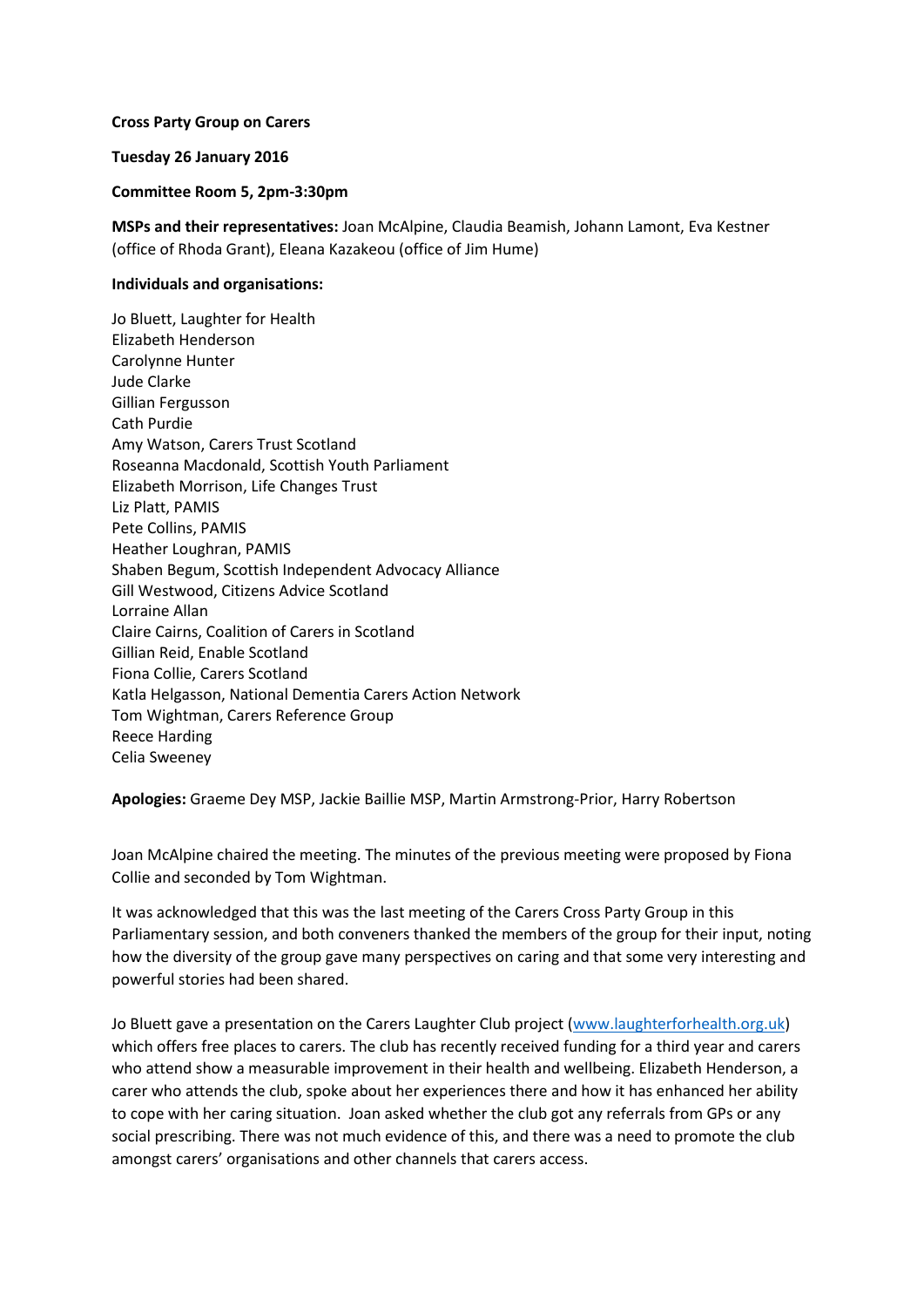Any carers interested in joining or finding out more can contact Jo a[t jo@laughetrforhealth.co.uk](mailto:jo@laughetrforhealth.co.uk) - it is hoped that the project can expand further into future across other areas of Scotland.

There was an update on the Carers Bill, which is at Stage 3 in Parliament and being debated on the 4<sup>th</sup> February. Peter Collins mentioned that it is not always easy for carers and their families to know about how bills progress through the Parliament. Joan stated that one of the benefits of the CPG was to allow opportunities for consultation and to represent a variety of carers' opinions, and that like all legislation, the Bill could only be properly tested and evaluated following its implementation. Fiona Collie said that over the course of the Bill's parliamentary scrutiny, there had been a number of messages and responses from carers that had been incorporated into the Bill through amendments, such as hospital discharge and the need for emergency planning. The next stage of the legislation, where regulations and guidance are drawn up, will be another way for carers to make their voices heard. It was agreed that whatever final shape the Bill took, it must make a practical difference to carers' day to day life experiences. The Adult Carer Support Plan will go some way towards looking at the impact a caring role has on someone's life, so that people who have multiple caring responsibilities are better recognised and supported.

Questions were asked about the Bill's funding, as there was an awareness that local authorities are facing cuts and it was not clear whether funding for the Bill would be protected. The Financial Memorandum that accompanies the Bill is clear that money will be available for implementation, and that this will mostly be distributed to integrated bodies. There was some discussion about how to record unmet needs, in case funding issues meant that Councils would not be able to meet all carers' needs. Claire Cairns confirmed that the Adult Carer Support Plan would allow preventative support to be put in place.

Celia Sweeney noted that it is not always easy for carers to self-identify, and this might cause problems if they remain hidden and do not access support. Fiona Collie confirmed that it will also be the responsibility of local authorities and other bodies to identify carers, offer a carer support plan and provide access to support. This will not suit all carers, particularly those who have had bad experiences in the social work system, but it will make sure that a majority of carers can access support mechanisms.

Potential Stage 3 amendments that have been suggested by the National Carer Organisations were discussed. Support for bereaved carers, preventative support in local carers' strategies, support for equalities and recognition of equality groups, and a move to national eligibility criteria are all amendments that could strengthen the Bill, and the National Carer Organisations have lobbied for inclusion.

Jude Clarke noted that it could be difficult to find out about Parliamentary processes, and there was a discussion on how best to get information to carers in an accessible way, and how to publicise these amendments. All information is available on the Parliament website, and the national carer organisations have regularly been briefing their stakeholders on any changes or new developments. Several people confirmed that their local support organisations had been very helpful. Joan McAlpine suggested a central information point, such as a blog, where information could be kept.

Gillian Reid spoke briefly about the Enable Scotland emergency planning toolkit, which had recently launched. Materials on how to make an emergency plan are available on Enable's website <http://www.enable.org.uk/families/Pages/Emergency-Planning.aspx> and training is also available for people who work with carers and families.